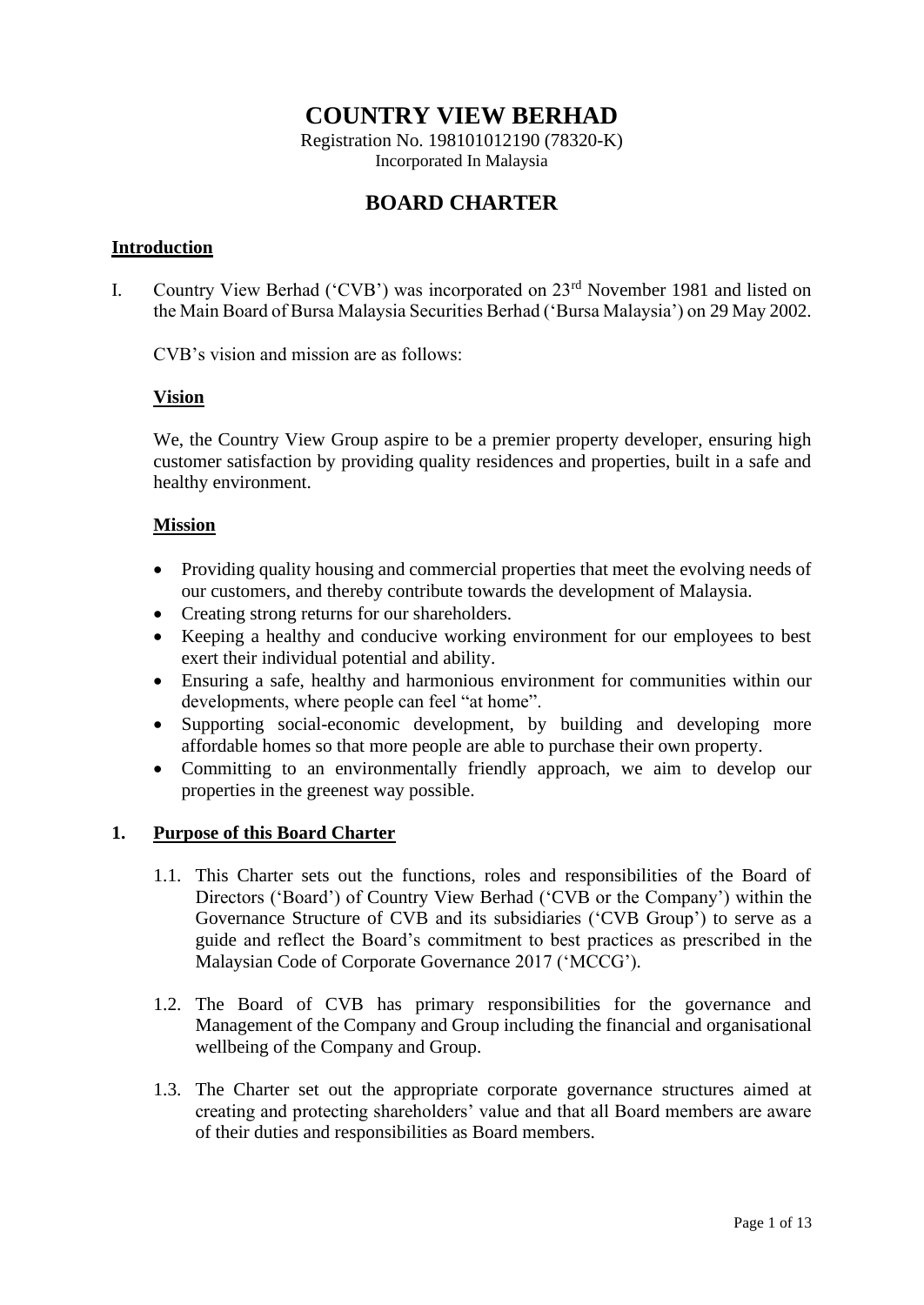- 1.4. This Board Charter serves as a reference source and primary induction literature to assist existing members and new members of the Board in the performance of their duties as Directors. It also serves as a reference in the annual assessment of the Board's performance, the performance of its committees and of its Individual Directors.
- 1.5 This Charter was approved by the Board of CVB on 21 October 2014 and is reviewed on an Annual Basis or as and when the need arises, to see that it remains consistent with the Board's objectives and responsibilities.
- 1.6 This 4<sup>th</sup> Edition of the Board Charter was reviewed and adopted on 23 October 2020.

# **2. Composition, Roles and Functions of the Board**

# 2.1. Composition

2.1.1. Size of the Board

In accordance with Article 83, until otherwise determined by General Meeting, the number of Directors shall be not less than two (2) nor more than fifteen (15).

In accordance with Paragraph 3.04 of Bursa Malaysia Listing Requirements, at least two (2) directors or one-third of the Board of Directors, whichever is higher, shall be Independent Directors. If the number of directors is not 3 or multiple of 3, then the number nearest one-third shall be used for purposes of determining the requisite number of Independent Directors.

- 2.1.2. The size and balance of the Board is determined by the Board with the assistance of a Nomination Committee ('NC') during its review and evaluation carried out annually. The Board of CVB is currently comprised of Seven Directors with an appropriate balance of:
	- Four Executive Directors;
	- Two Independent Non-Executive Directors; and
	- One Non-Independent Non-Executive Director.

The Independent Non-Executive Directors are persons of calibre, credibility and have the necessary skills, competencies, commitment and experience to bring independent judgement to bear on issues of strategy, performance and resources including key appointments and standards of conduct.

#### 2.2 New Appointment

New appointments to the Board are only made after consultation with the NC. The Board has adopted appropriate procedures and protocols for the appointment of Directors which is overseen by the NC.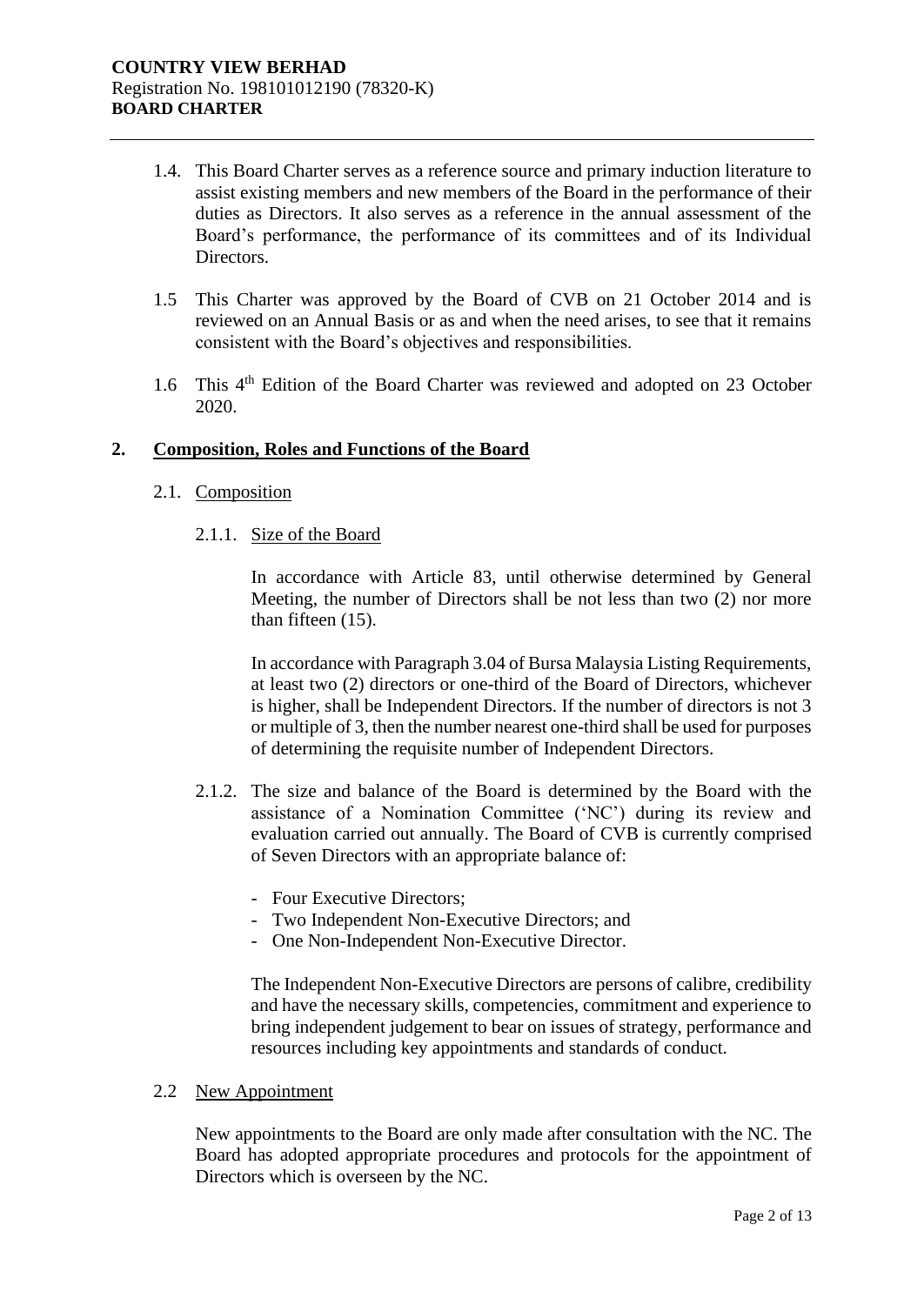# 2.3 Separation of Position of Chairman and CEO

In line with Practice 1.3 of MCCG, it is the Board's policy to keep the positions of Chairman and Chief Executive Officer distinct and held by separate individuals to ensure a balance of power and authority in the Board.

CVB's Board is led by an Executive Chairman and supported by three (3) Executive Directors, One (1) Non-Independent Non-Executive Director and two (2) Independent Non-Executive Directors.

The roles of the Executive Chairman and Executive Directors are clearly defined and set out in this Board Charter. The Executive Chairman's role includes leading the Board in the oversight of management and is not involved in the day to day management of the Group.

Under CVB's organisation and management structure the roles and functions of a Chief Executive Officer is carried out and performed by the Executive Directors jointly and collectively.

Practice 4.1 of MCCG recommends that at least half the Board comprises independent directors.

The Board is of the opinion that the current size, scope and extent of business and its current dynamics does not require an overly large Board.

The Board is of the opinion that there is no issue with regards to the balance of power and authority on the Board as the roles of Executive Chairman and the Executive Directors are clearly set out and established while the decision making process of the Board is based on collective decisions without any individual exercising any considerable concentration of power or influence and well balanced by the presence of strong elements of independence in the Board.

All the Independent Directors are independent of Management and have no family or business relationships with the Executive Directors and major shareholders, which would interfere with the execution of their independent judgement.

The Executive Directors are overall responsible for implementing the strategies and decisions of the Board, overseeing the Group's day-to-day operations and businesses, whilst the Independent Non-Executive Directors provide their independent view, unbiased judgement and knowledge to the management as well as safeguarding the interests of the shareholders. Non-Executive Directors do not participate in the day-to-day management of the Group.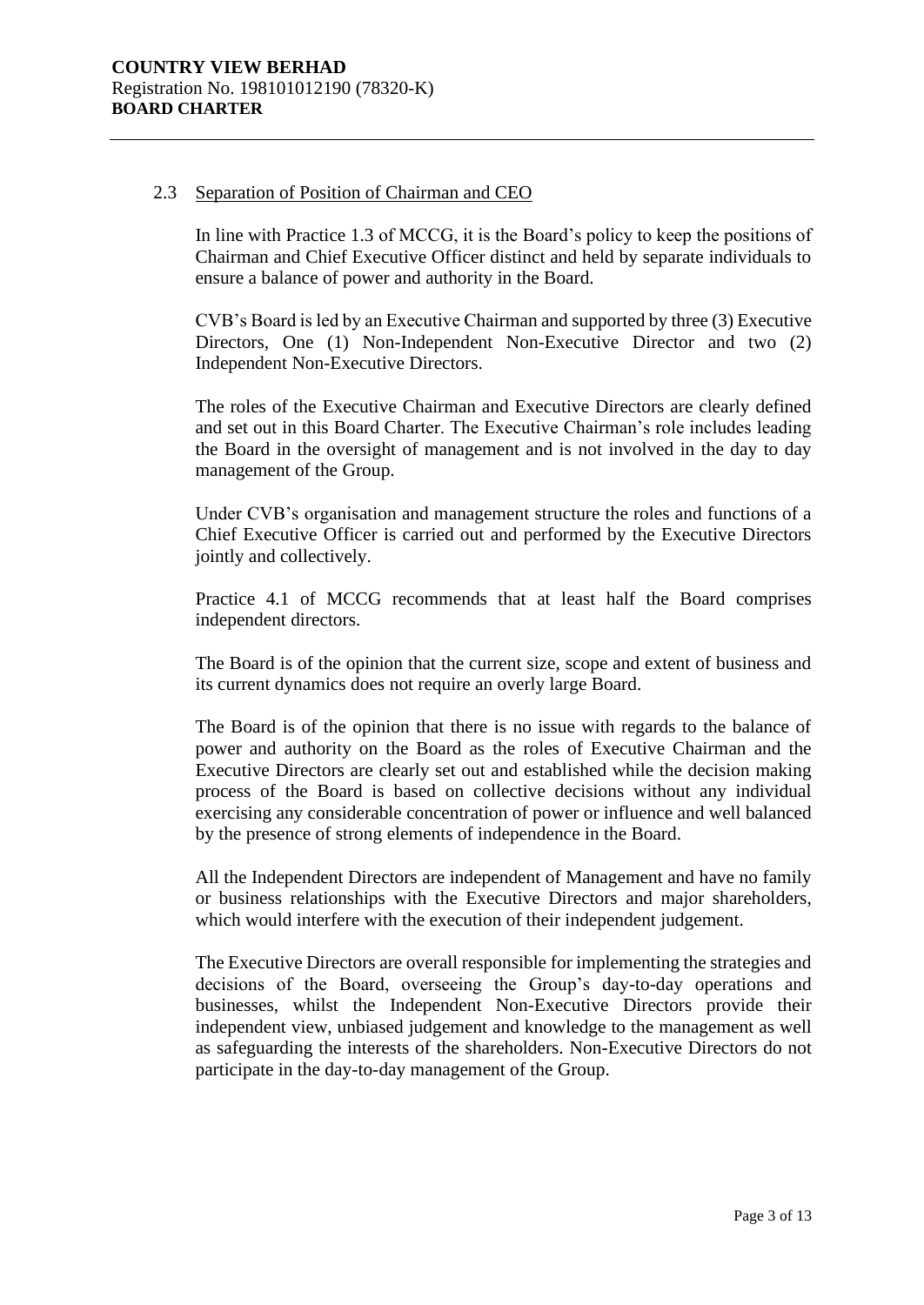# 2.4 Diversity

The Board views diversity in the boardroom as an essential factor in ensuring an effective and well functioning Board.

The NC as part of its objectives, will review and oversee that the diversity needs of the Board is sought as part of the Board's selection and recruitment exercise when considering the appointment of new directors taking into consideration the diversity of the Board in terms of gender, nationality, age, ethnicity, culture and socioeconomic background of its directors.

The Board firmly believes that its composition:

- is currently comprised of Directors from a diverse background;
- age ranges from 49 years to 63 years;
- one board member is of the female gender; and
- drawn from different ethnic, cultural and socio-economic background and is sufficiently diverse to ensure that different view point is considered in the decision making process.

### 2.5 Management

The Management and day-to-day management responsibilities is delegated to the Executive Directors of the Company who acts collectively assisted by Senior Management. The roles and responsibilities of the Executive Chairman and Executive Directors are set out under Section 3 and 4 of this Charter.

#### 2.6 Roles and Responsibilities

- 2.6.1 The powers and duties of the Directors are as set out in the Constitution of the Company and as prescribed at law.
- 2.6.2 At law, the Board of Directors under *Section 211* of the Companies Act, 2016, has all the powers necessary for managing and for directing and supervising the management of the business and affairs of CVB subject to any modification, exception or limitation set out under the Companies Act, 2016, or in the Constitution of the CVB Group.
- 2.6.3 At law, the Directors are required at all times to exercise their powers for a proper purpose and in good faith, in the best interest of CVB to see that the business and affairs of CVB is properly managed under the direction of the Board of Directors.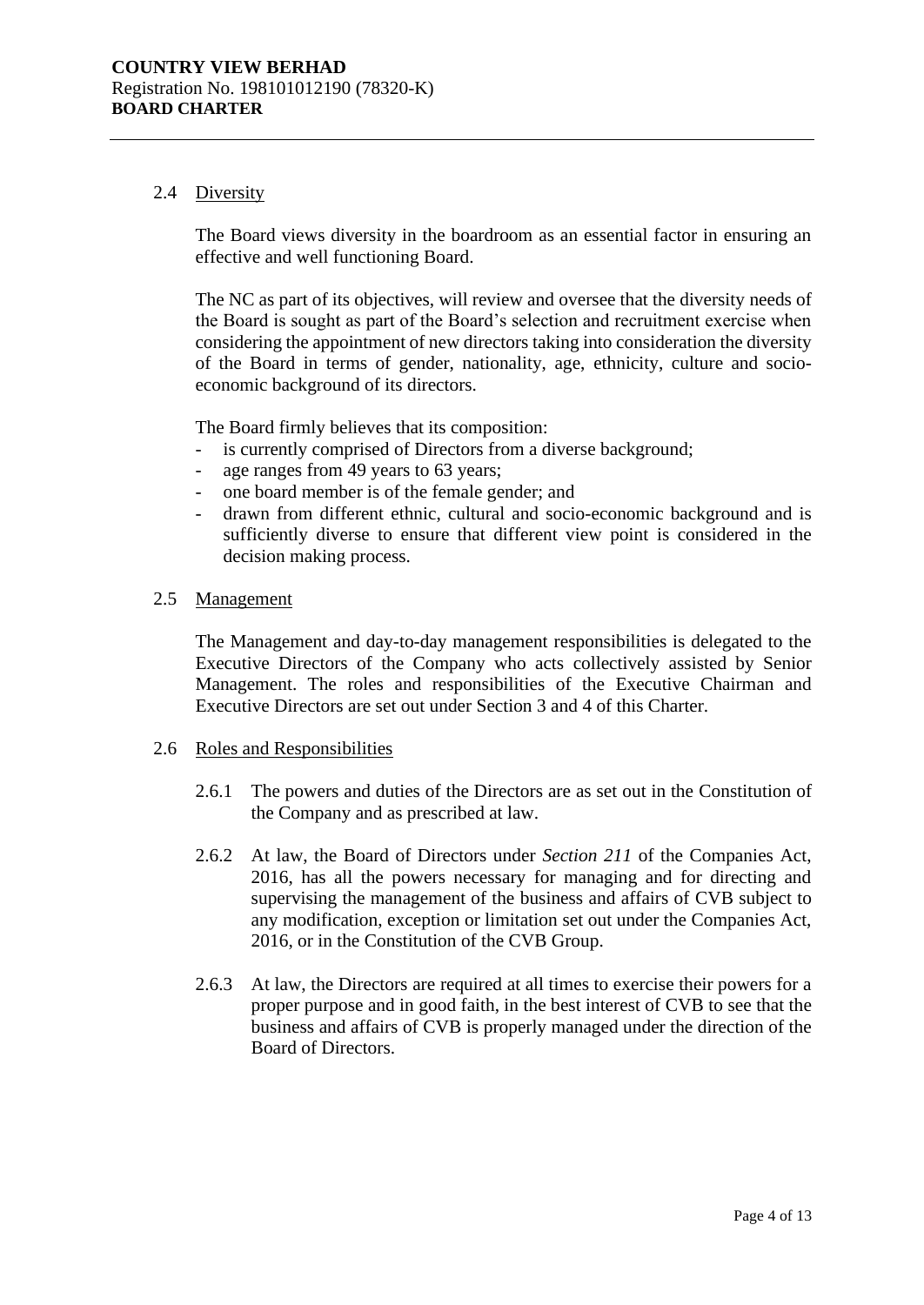- 2.6.4 The Board assumes accountability and responsibility for the stewardship of CVB including those set out under MCCG as follows:
	- Reviewing and approving of corporate strategies and plans, monitoring their implementations through the annual budget and financial plans.
	- Overseeing and monitoring the conduct and performance of the Company's/Group's business.
	- Overseeing the process for identifying principal risks and putting in place appropriate control systems, monitoring and reporting mechanism to effectively monitor and manage these risks.
	- Appointing and assessing the performance of the Executive Directors and overseeing succession plans for the senior management team.
	- Overseeing the development and implementation of a Stakeholders Communication Policy for enhancing and protection of the reputation of the CVB Group.
	- Reviewing and overseeing the adequacy and the integrity of the management information and control systems of the CVB Group.
	- Establish a corporate culture which engenders ethical conduct and behaviour.

# 2.6.5 Matters reserved for the Board

The Board has reserved the following matters for decision by the Board:

- Acquisitions of Business/Investments.
- Divestments and Disposals of Business/Investments.
- Overseas Equity Venture.
- Corporate Finance and Proposals.
- Terms of key/main agreements not within the ordinary course of business.
- Acquisition and Disposal of Properties.
- Acquisition and Disposal of Fixed assets, other than Properties, for amounts RM200,000 and above.
- Award of Contracts for RM2.0 million and above.
- Bank borrowings and finance arrangements.

# **3. Executive Chairman of the Board**

The Executive Chairman is primarily responsible for :

- The leadership of the board and facilitating the effective contribution of all directors at Board meetings, ensuring that no member dominates discussions and that appropriate discussions and opinions amongst members are forthcoming.
- Representing the Board in meeting shareholders, chairing General Meeting of shareholders and representing the Board in public relations exercise, etc.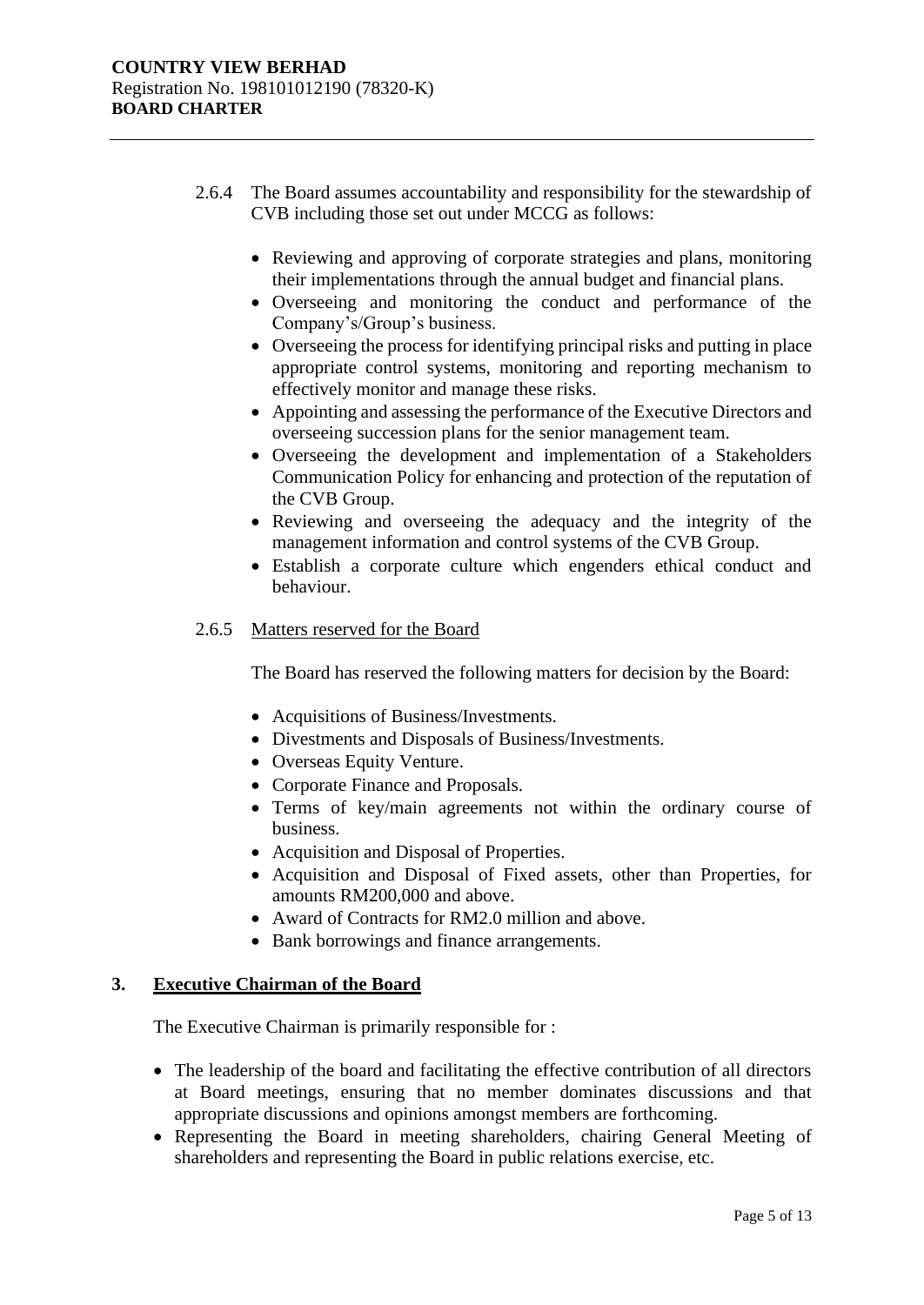- The efficient organisation and conduct of the Board's functioning, including establishing the agenda for Board meetings in consultation with the Executive Directors, chairing Board meetings and overseeing that the Board acts in accordance with the Code of Conduct for Directors and key management personnel.
- Overseeing that the directors receive accurate, timely and clear information in a form and of a quality appropriate to enable it to discharge their duties. All directors are entitled to request additional information where they consider such information necessary to make informed decisions.
- Overseeing that adequate time is available for through deliberation of key matters and that decisions are taken on a sound and well informed basis, including the consideration of all strategic and critical issues.
- Overseeing that new directors receive a full, formal and tailored induction on joining the Board. The letter of appointment should set out the director's expected time commitment.
- Overseeing that the directors continually update their skills, knowledge and familiarity with the Company required to fulfill their role both on the Board and on Board Committees.
- The promotion of constructive and respectful relations between directors, and between the board and management including promoting a culture of openness and debate without any one director dominating the discussion.
- Overseeing that the views of shareholders are communicated to the Board as a whole, and that governance and strategy issues are discussed with major shareholders.

# **4. Executive Directors**

- 4.1 The Executive Directors are appointed by the Board of Directors and is subject to the control of the Board. The Executive Directors are responsible for the day to day management of the CVB Group with all powers, discretions and delegations authorised from time to time by the Board.
- 4.2 The Executive Director's primary responsibilities include :
	- Overall responsibility over the business units and day to day management of the Group, organisational effectiveness and implementation of Board policies, strategies and decisions.
	- The development (in conjunction with the Board) and implementation of short, medium and long-term corporate strategies for the Group, preparing business plans and reports with senior management and reporting/presenting to the Board on current and future initiatives.
	- Providing leadership, supervision and control in managing a team of senior management executives responsible for all functions contributing to the success of the Group.
	- Overseeing that the Group has the appropriate risk management practices and policies in place.
	- The assessment of business opportunities which are of potential benefits to the Group.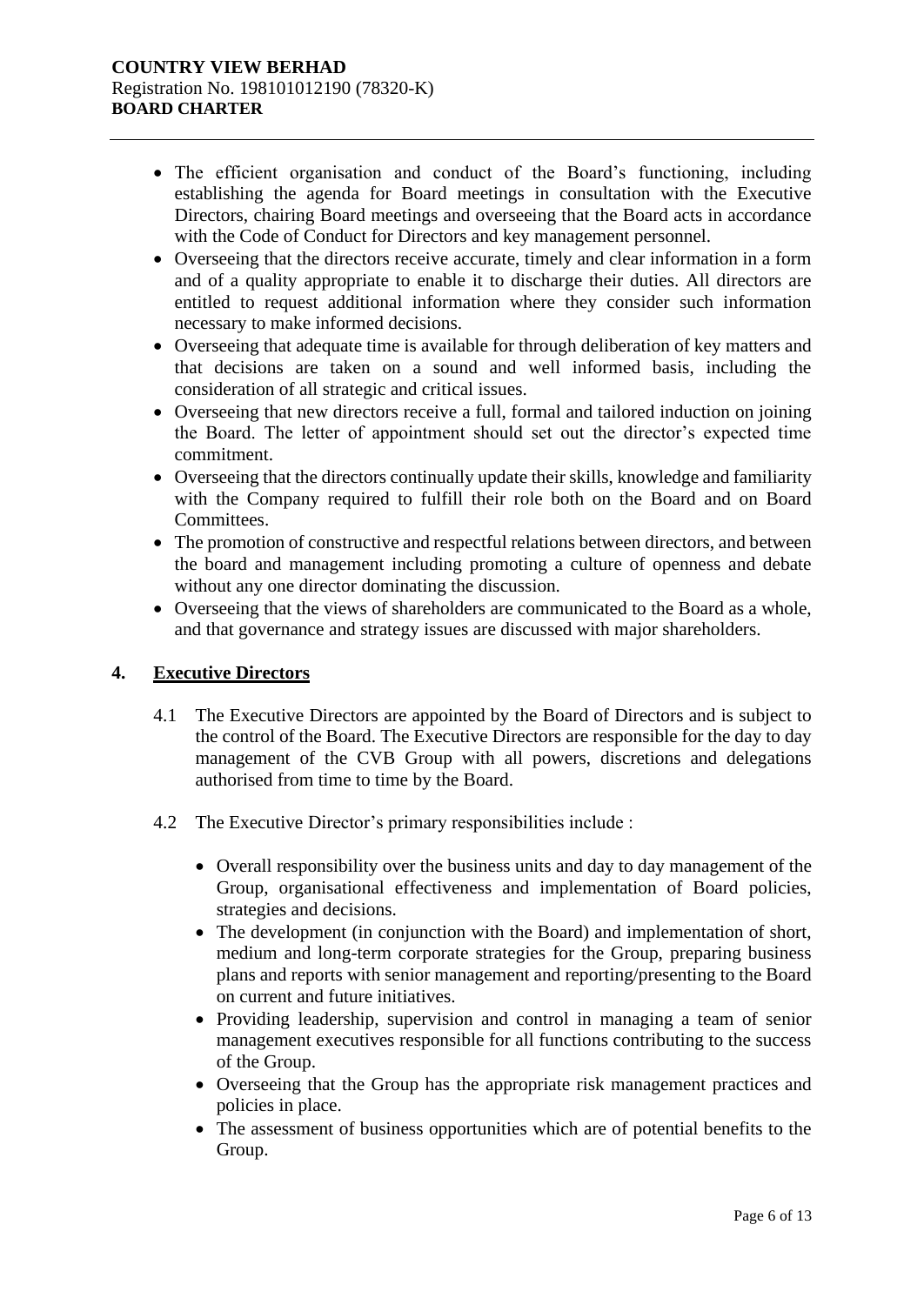- Bringing material and other relevant matters to the attention of the Board in a timely manner.
- Overseeing shareholders' communications.
- Appointing and, where appropriate, removing senior executives, including the Chief Financial Officer and the Company Secretary, with the approval of the Board.
- Evaluating the performance of senior management executives.
- Oversee that the objectives and standards of performance of the Company are understood by the Management and employees.
- Oversee that the operational planning and control systems are in place.
- Monitoring performance results against plan/budgets.
- Taking remedial actions, where necessary.
- Oversee that the Group's Financial Reports are drawn up in accordance with the relevant accounting standards and complies with all requirements of Bursa Malaysia Main Market Listing Requirements.
- Directing and monitoring all aspects of the business operations in a cost effective manner.
- Effectively oversees the human resource needs of the Group and key positions in the Group's management structures, including succession planning and talent retention are adequately addressed.
- Oversee the Group's corporate identity, products and services are of acceptable standards and reflective of the market environment in which the Group operates in.
- Assists the Executive Chairman in providing quality and timely information flows to the Board for establishing the agenda for Board and Committee meetings.

In discharging their responsibilities, the Executive Directors can delegate and assign appropriate functions and responsibilities to the senior management personnel while retaining overall control and responsibility.

# **5. Individual Board Members**

The roles and responsibilities of Individual Board Members include:

- To observe the provisions, regulations, guidelines and other relevant requirements under the Company's Constitution, the Companies Act, 2016, the Main Market Listing Requirements, the Securities Commission and Capital Market Services Act, 2007 and such other applicable statutes, and to maintain confidentiality on the use of the Company's information.
- Responsibility to inform the Board of any other directorships in listed Company/subsidiaries of listed issuers.
- Attendance of Continuing Education Programme which are relevant to the Company's operations and business.
- Review, adoption and monitoring of strategic plans/directions for the Company.
- Review and adoption of Corporate objectives of Company.
- Oversee the resources and operational conduct of the Company's businesses.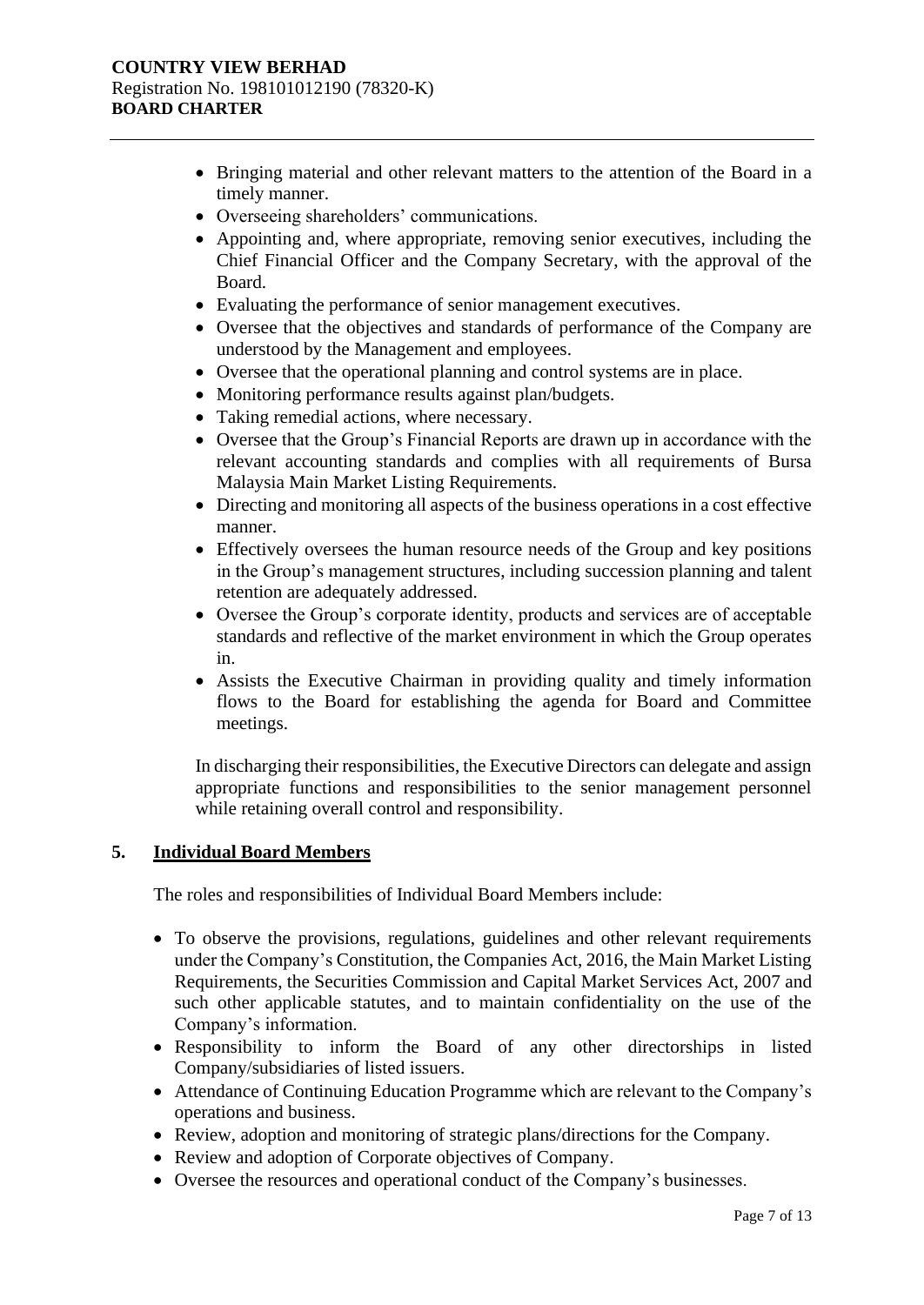- Identify principal risks of the Company and the implementation of appropriate internal controls and mitigation measures.
- Oversee succession planning for Senior Management.
- Oversee the development and implementation of a shareholders' communication policy for the Company.
- Review the adequacy and integrity of the Group's internal control systems and information management systems.

# **6. Senior Independent Non-Executive Director ('SINED')**

The Board will identify an Independent Non-Executive Director to be the SINED and the SINED is expected to carry out the following roles and responsibilities:

- Lead the non-executive directors.
- Act as a point of contact for shareholders and other stakeholders to address concerns which have failed to be resolved or would not be appropriate through normal channels of the Chairman or Executive Directors.
- Meet or speak to the Chairman regularly or act as a sounding board for the Chairman (e.g. offer counsel to the chairman on matters such as board dynamics and concerns of stakeholders).
- Serve as an intermediary for other directors when necessary (e.g. facilitate confidential discussions with directors who may have concerns which they believe have not been properly considered by the board or which they feel may not be appropriate to raise in open forum or with the chairman directly).
- Provide leadership support and advice to the board in the event that the board is undergoing a period of stress (e.g. conflict between the chairman and executive directors or the strategy being followed by the Chairman and/or Executive Directors is not supported by the board).

# **7. Company Secretary**

The Board is currently supported by an External Company Secretary and an in-house Company Secretary, both qualified to act as Company Secretary under Section 235 of the Companies Act 2016. The External Secretary is a Fellow Member while the in-house Secretary is an Associate Member of the Malaysian Institute of Chartered Secretaries & Administrators.

The Company Secretaries provide the required support to the Board in carrying out its duties and stewardship role, providing the necessary advisory role with regards to the Company's constitution, Board's policies and procedures as well as compliance with all regulatory requirements, codes, guidance and legislation.

The Company Secretaries assist the Board to:

• Comply with the statutory requirements of the Companies Act, 2016, the Main Market Listing Requirements of Bursa Malaysia Securities Berhad, the Capital Market Services Act 2007, and such other relevant legislation within their agreed scope of responsibilities.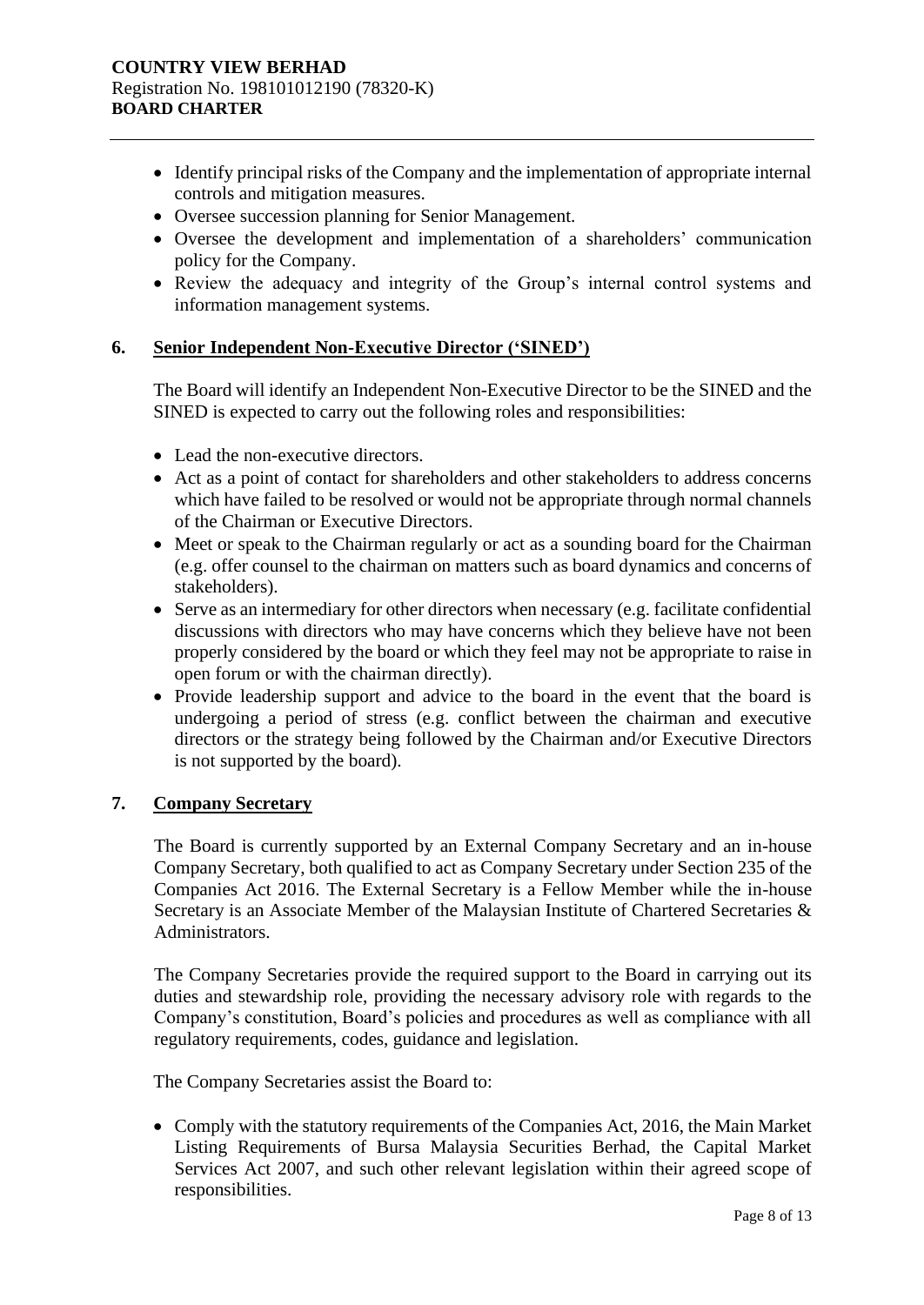- Prepare for meetings of the Board, shareholders and other stakeholders and advise on matters relating to company secretarial matters relating thereto as and when required.
- Updating and maintaining all statutory registers and books and maintaining record keeping of all important company documents such as the certificate of incorporation, share certificates, meeting minutes, constitutions, etc.

### **8. Board Committees**

The Board delegates certain responsibilities to the various Board Committees with clearly defined terms of reference to assist the Board in discharging its responsibilities.

### 8.1 Audit and Risk Management Committee ("ARMC")

The ARMC was established to provide assistance to the Board in relation to fulfillment of the Board's statutory as well as fiduciary responsibilities and oversee that the group's risk management framework and internal control system, as well as internal and external audit of the CVB Group are being carried out adequately and effectively. The functions and responsibilities of the ARMC are set out in its Terms of Reference.

### 8.2 Nomination Committee ("NC")

The Board Nomination Committee was established to provide assistance to the Board to oversee matters relating to the nomination of new Directors, annually review the required mix of skills, experience and other requisite qualities of Directors as well as the annual assessment of the effectiveness of the Board as a whole, its Committees and the contribution of each individual Director, the Independence of the Independent Directors as well as identify candidates to fill board vacancies, and nominating them for approval by the Board.

#### 8.3 Remuneration Committee

The Board Remuneration Committee was established to provide assistance to the Board to oversee its responsibilities in respect of reviewing and establishing a policy framework and to make recommendations to the Board on all elements of remuneration, terms of employment, reward structure and benefits with the aim to attract, retain and motivate its Directors and senior management.

#### 8.4 Sustainability & Risk Management Working Committee ("SRMWC")

CVB had on 22 January 2019 combined the functions of a Sustainability Committee with its existing Risk Management Working Committee ('RMWC') which was established on 16 July 2004 and re-named the committee as the SRMWC.

The SRMWC is chaired and led by the Group General Manager and in his absence the Chief Financial Officer, with members comprised of all heads of department of the Group which reports to the ARMC before matters are brought to the Board's attention and approval as and when the need arises.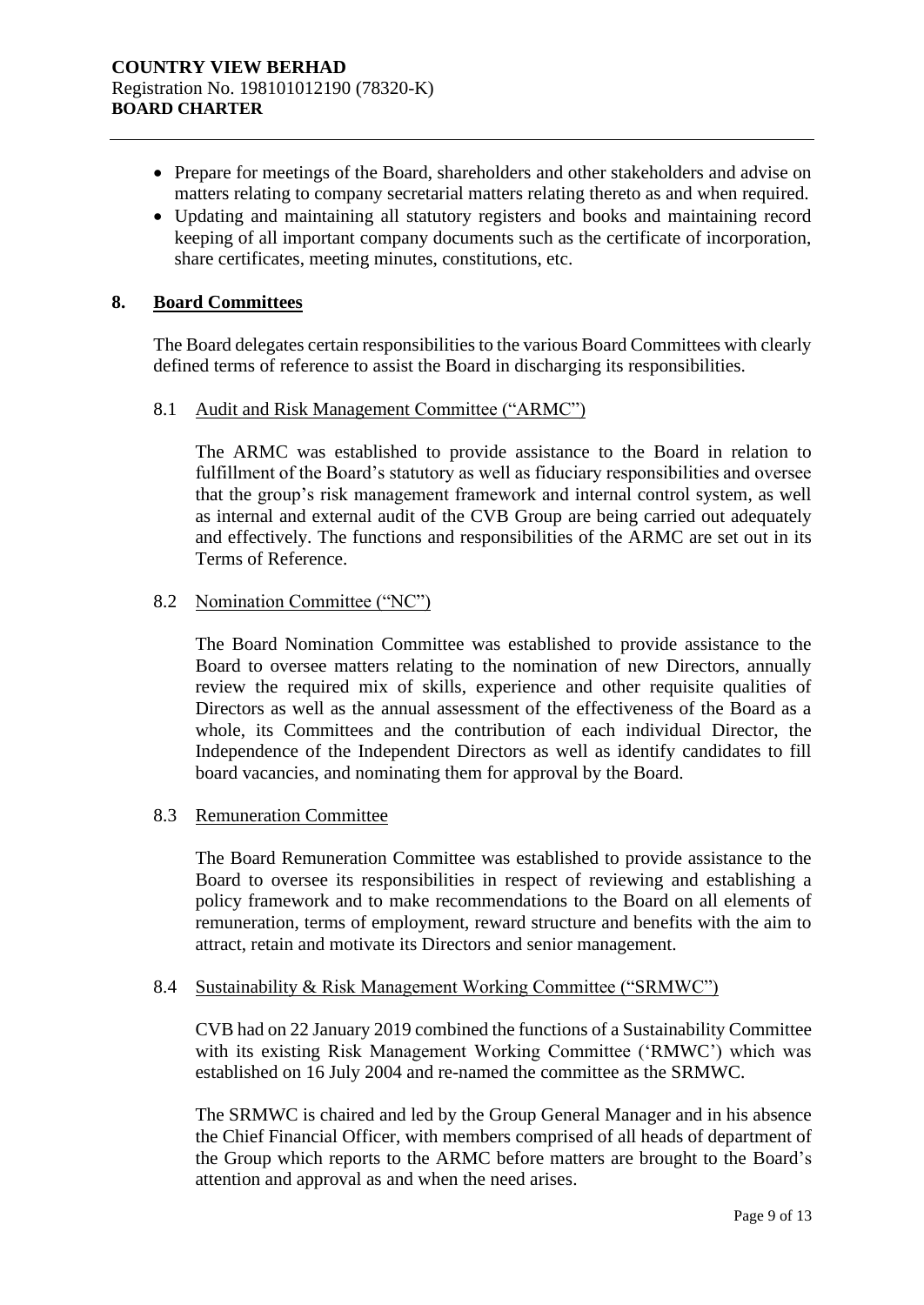The SRMWC has overall responsibility for overseeing the sustainability and risk management activities of CVB and recommending appropriate risk management policies and procedures to the ARMC and ultimately the Board.

The SRMWC has the mandate to oversee the effective implementation of the objectives to be outlined in a Sustainability Risk Management Policy to be adopted by the Board and its compliance. The SRMWC is responsible for ensuring regular monitoring and reporting of risk exposures to the ARMC and ultimately the Board.

The Board is ultimately responsible for approving and monitoring the sustainability and risk management framework and the Sustainability Risk Management Policy which reflects the Board's tolerance and appetite for risk.

### **9. Independence of Directors**

The definition of an Independent Director is as set out in Para. 1-1 of Chapter 1 of the Main Market Listing Requirements and further clarified and discussed under Practice Note 13 issued by Bursa.

CVB's Board does not believe that it is practically possible to list down all the criteria which are appropriate to characterise in all circumstances, the independence of a Director. It is the approach of the Board when considering a Director's Independence to critically assess their independence taking into consideration all relevant factors, including the abovesaid definition and explanations under this Section and that such assessment must be applied with common sense and the Directors themselves are best able to determine if they have an interest or relationship which is likely to impact on their independence.

Each Director is expected to advise the Board immediately if he/she believes they may no longer be independent. Should the Chairman or any other Director have any concern about the Independence of a Director, he/she must immediately raise the issue with that Director during a Board Meeting.

Where the independent status of a Director is lost, this is to be disclosed immediately by way of an announcement to Bursa Malaysia.

### **10. Access to Information, Independent Advice and Continuing Development**

10.1 The Board and Committees have access to all information pertaining to the Company.

All Board members have direct access to the advices and services of the Company Secretary.

Board and Committee papers providing relevant information, review and analysis of matters and issues to be considered and deliberated are furnished to all Board/Committee members at the earliest practicable time prior to meetings.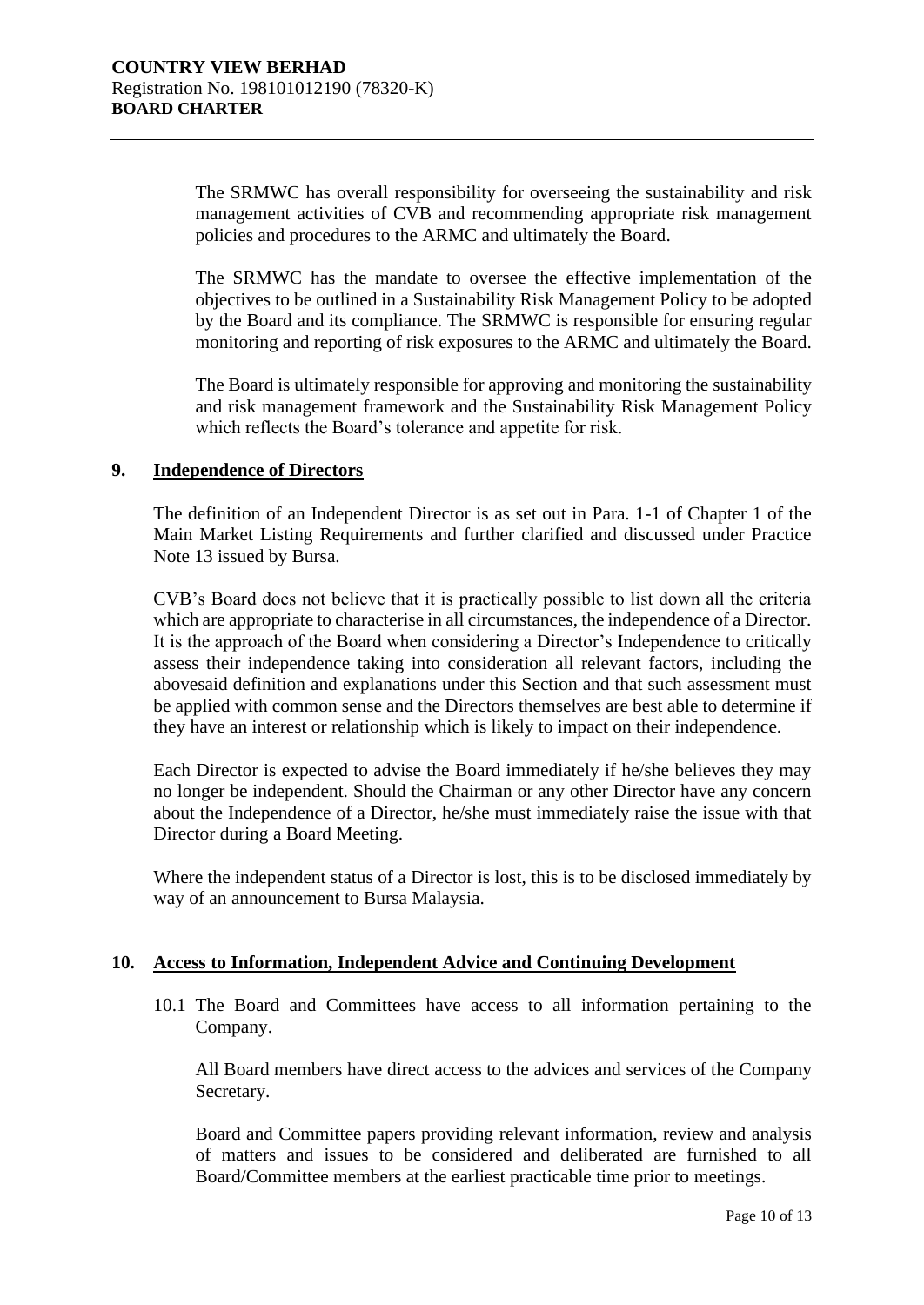The Executive Directors, senior management personnel and appropriate external advisers/consultants are available to brief, report and advise in meetings of the Board and Board Committees.

10.2 Board members are entitled to request and receive any such additional information as they consider necessary to support informed decision making. Any Board member has the authority to seek any information he/she requires from any employee of the CVB Group and all employees must comply with such requests.

Any significant issues raised by a Director can be communicated to the Executive Chairman, Audit and Risk Management Committee Chairman or the Senior Independent Director.

10.3 Any Board member may take such independent legal, financial or other advice as they may consider necessary, at CVB's cost and expense.

Any Director seeking such independent advice must first discuss the request with the Executive Chairman, who must then agree and approve of this course of action and will facilitate obtaining such advice and, where appropriate, disseminate the advice to all Directors.

- 10.4 The Board has the authority to conduct or direct any investigation required to fulfill its responsibilities and has the authority to retain at the Company's expense, such legal, accounting or other services, consultants, advisers or experts as it considers necessary from time to time in the performance of its duties.
- 10.5 The Board has adopted a Continuing Education Policy for the Board members to maintain and update their skills and knowledge necessary to meet their obligations as Directors.

# **11. Procedures for Appointment of Directors**

The Board's procedures for appointments to the Board are viewed as a vital component of the governance process in determining the composition, size, balance competencies and ultimately the quality of the Board.

CVB has a formal and transparent procedure established for the appointment of new Directors to the Board.

The NC is responsible for reviewing, proposing and recommending potential new Directors taking into consideration the current and future needs of the Company.

### **12. Quorum at Board Meetings**

In accordance with *Article 108*, the quorum necessary for the transaction of the business of the Directors shall be two (2).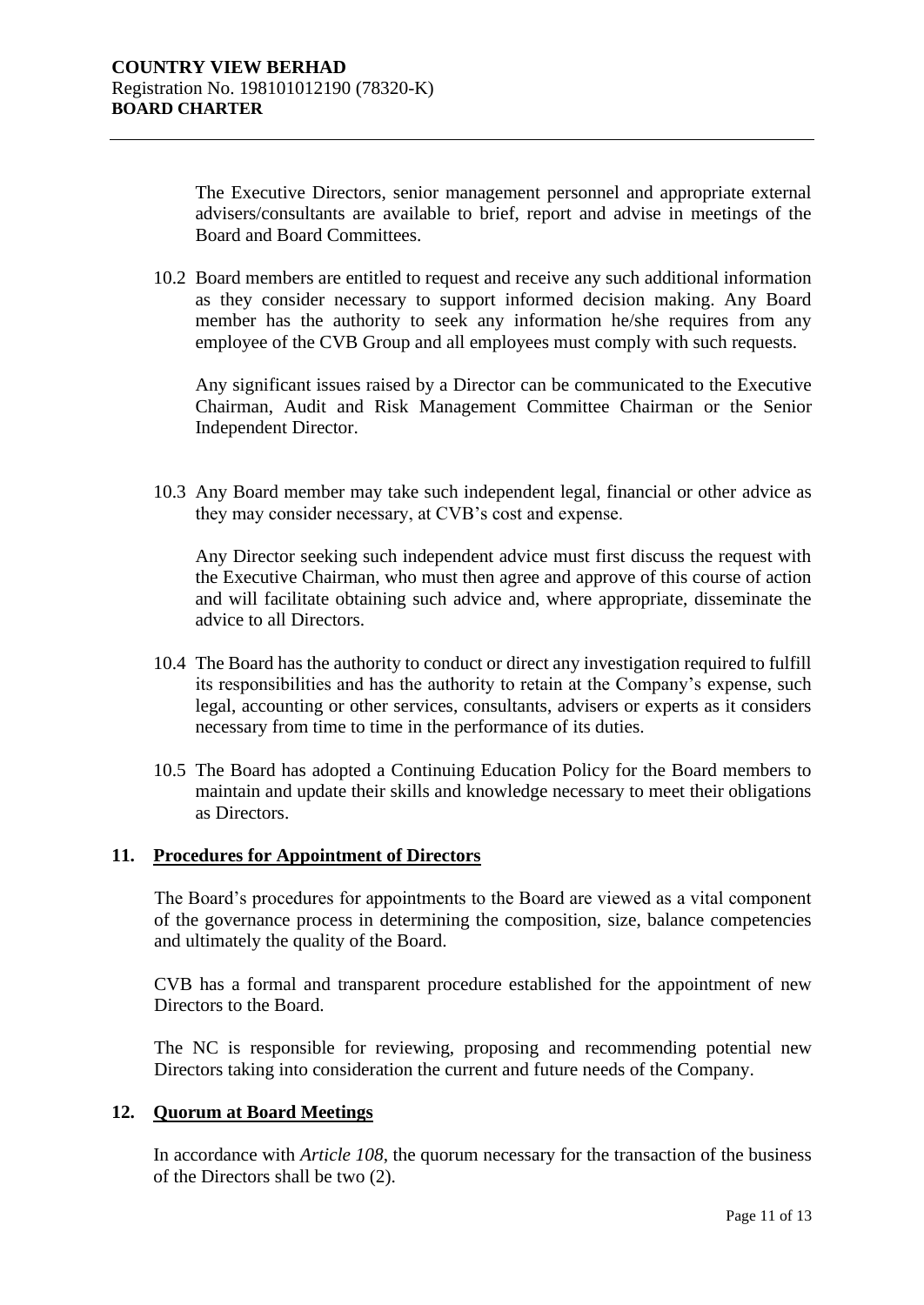# **13. Induction**

- 13.1 The objective of the induction process is to provide new Directors with a rapid and clear insight into the Group as well as keeping them abreast with development in the market place pertaining to the oversight function of Directors. This will enable the Directors to discharge their duties and responsibilities effectively.
- 13.2 Induction of Directors may include, but not limited to, the following:
	- Furnishing of a copy of the previous board minutes for at least the past six (6) months; the business/strategic plan, pertinent Management reports; profile of key competitors and significant reports by management consultants on areas of board responsibilities;
	- Visits to key sites; and
	- A formal one (1) to two (2) day induction programme, including the elements above, and also presentations from various divisions on their strengths, weaknesses and ambitions.

# **14. Evaluation of Board Performance**

The Board through the NC evaluates the performance of the Board as a whole, the Board Committees, the Individual Directors and the Independence of the Independent Directors on an annual basis.

The performance and effectiveness of the Chairman of the Board, the Chairman of the respective Board Committees and the Senior Independent Non-Executive Director are also assessed on an annual basis.

The evaluation criteria and process is in accordance with the procedure that has been established, endorsed and approved by the Board following the recommendation made by the NC.

The Board evaluation process in respect of the performance of individual Directors is carried out by way of self assessment questionnaires completed, reviewed and deliberated by the NC before its findings and recommendations tabled to the Board.

The Evaluation process in respect of the Independence of the Independent Directors is carried out by way of peer assessment in the form of evaluation questionnaires and supported by an annual declaration by the respective Independent Director on his/her independence.

The completed evaluation questionnaires are then reviewed and deliberated by the NC before its findings and recommendations tabled to the Board for decision.